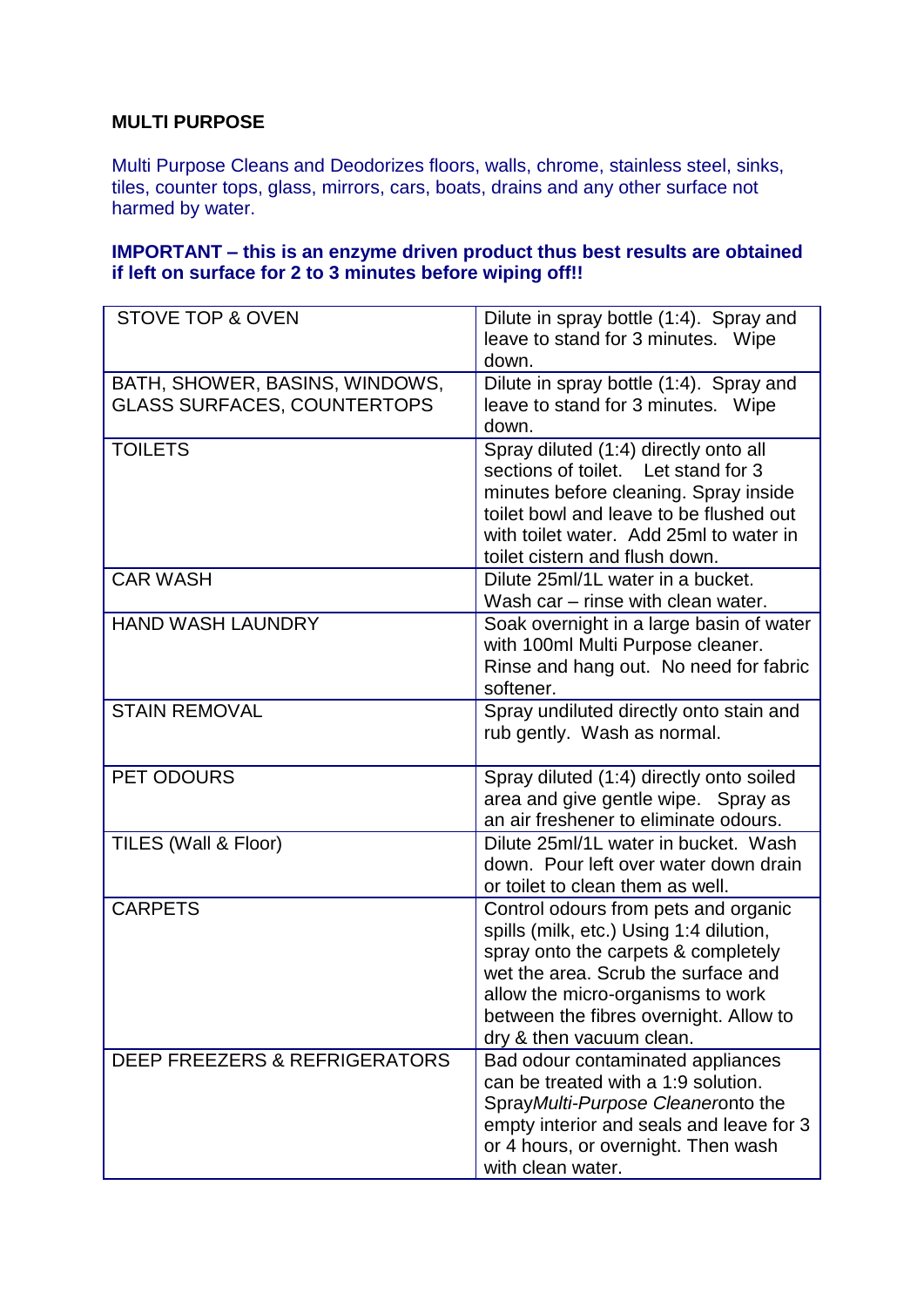## **DEEP-CLEAN**

#### **The latest innovation in floor and surface cleaning technology.**

Deep-Clean penetrates deep into the pores of the surface to attack and remove embedded residual soils. Regular use of Deep-Clean removes layer upon layer of embedded grime. Continued use prevents future build-up of organic soil and grime keeping the surface truly "deep-clean" and odour free.

Rinsing is not required after application

The mixing solution is a guideline and is dependent on the required application and your evaluation of dirt to be cleaned.

Allow 10 – 20 minutes activation time.

If diluted, use entire contents of container on the day.

| <b>KITCHEN FLOOR</b>                                                   | Dilute 400ml in 25 litres of warm water.<br>Wash floor. No need to rinse. Cleans                                                                                                                                                                                         |  |
|------------------------------------------------------------------------|--------------------------------------------------------------------------------------------------------------------------------------------------------------------------------------------------------------------------------------------------------------------------|--|
| (Food serving venue)                                                   | floor and grout by removing the grease<br>and grime that collects in the pores of<br>the floor surface.                                                                                                                                                                  |  |
| <b>SURFACE CLEANING (Floor &amp; Wall</b><br>Tiles, countertops, etc.) | Dilute 25ml/1L warm water in a bucket.<br>Wash surfaces. No need to rinse.<br>Eliminates greasy coatings and<br>improves freshness by controlling<br>odours.                                                                                                             |  |
| BRAAI GRIDS or any area that is very<br>greasy.                        | Spray undiluted directly onto area to be<br>cleaned. Let stand for 10 - 15 minutes.<br>Gently scrub and rinse off with clean<br>water.                                                                                                                                   |  |
| <b>DRAINS</b>                                                          | Can be used undiluted to break down<br>grime and grease. Use to own<br>discretion.                                                                                                                                                                                       |  |
| <b>CARPETS</b>                                                         | Control odours from pets and organic<br>spills (milk, etc.) Using 1:4 dilution, spray<br>onto the carpets & completely wet the<br>area. Scrub the surface and allow the<br>micro-organisms to work between the<br>fibres overnight. Allow to dry & then<br>vacuum clean. |  |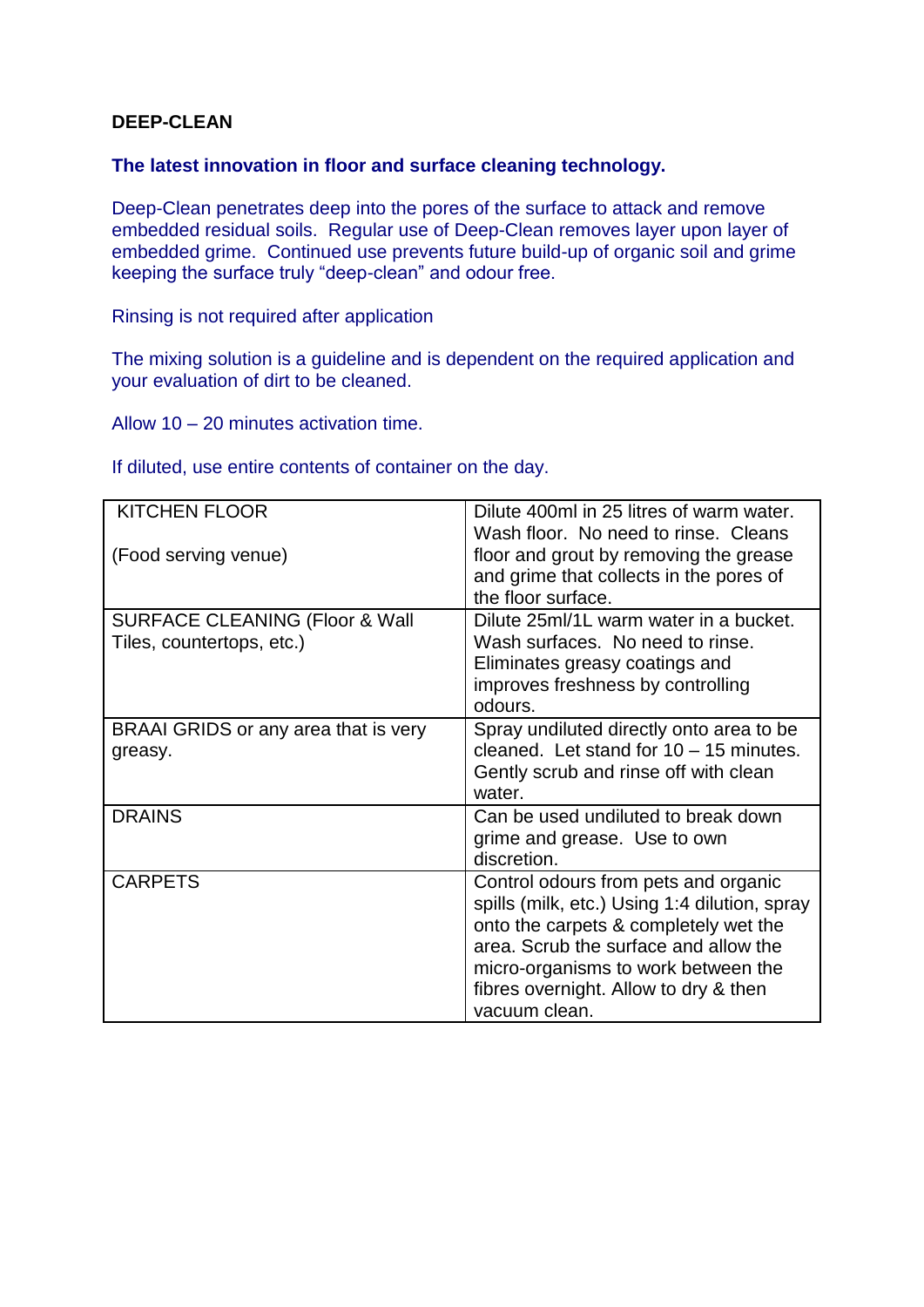#### **DISINFECTANT**

Ama Clean Clean Disinfectant is a "green" natural organic biocide that kills and disables 99.9% of infectious, harmful organisms such as S.Aureus, P.Aeruginosa and E. Coli.

Highly effective against pseudomonas & stacchybotris, black & green moulds.

It is suitable for cleaning, disinfecting & sterilizing food processing equipment & hard surfaces.

Ama Clean Clean Disinfectant is a natural citrus extract containing Bioflavonoids, Turpines and Sugars.

**Dilute 30ml in 1 litre water for same day usage.**

## **LAUNDRY PLUS**

*Laundry Plus* is a blend of six different enzymes, each offering primary stain removal and/or secondary wash effects such as whiteness/anti-redeposition, colour care, and fabric care.

The six different enzymes work together, exhibiting extra power when removing complex stains such as: Blood, Candy, Chocolate, Coffee/Tea, Deodorant, Dirt, Fruit Juice, Grass, Gravy, Ink, Tomato Sauce, Lipstick, Oil, Pet, Pollen, Poop, Salsa, Sweat, Wax, Wine.

**Add 30g–50g per 5kg of laundry (one scoop = 50g).** Water temperature 0- 40deg.

Hand and machine wash. Suitable for most fabrics.

#### **LEMON FRESH DISH WASH**

Lemon Fresh Dishwashing Liquid delivers an exceptionally high level of cleaning on all types of dishes, pots and pans. It is 100% biodegradable, free rinsing and leaves dishes and eating utensils sparkling and "squeaky clean".

**Simply add 2.5 ml Lemon Fresh Dishwashing Detergent to the sink prior to filling with water.**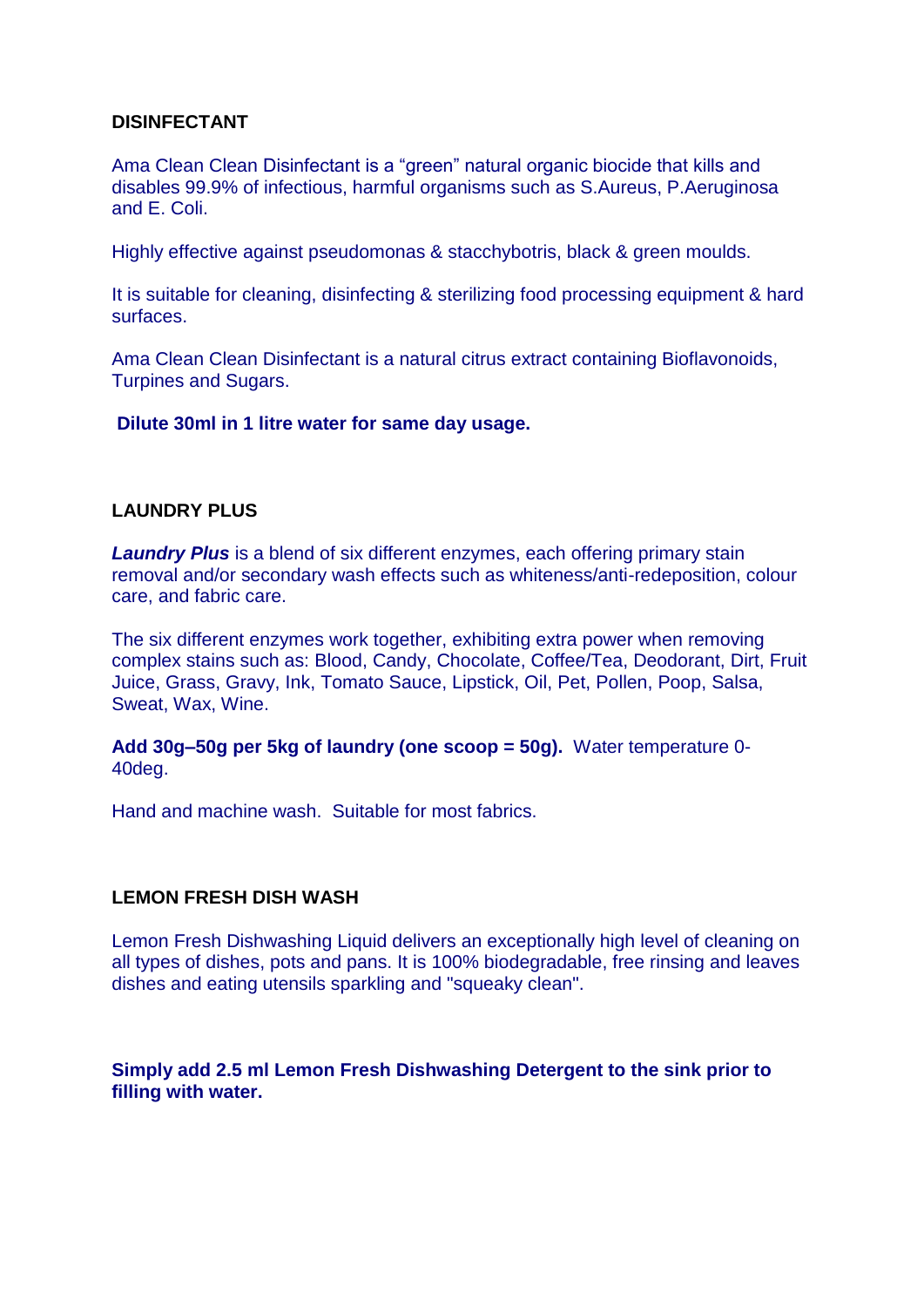# **TOILET RIM BLOCK**

#### *The ultimate odour eliminator and cleaning agent for toilets.*

Ama Clean Clean Rim Block is a new aesthetically pleasing designed product that will provide exceptional performance in keeping toilets odourless and trouble free - a must for the hygiene eco conscious person, hygiene cleaning contractor and green building owner - eliminating stale odours and cleaning - 100% naturally.

- · Rim Block degrades and eliminates organics found in the toilet and drain lines.
- Rim Block maintains effective microbe and enzyme activity in septic systems by eliminating odours caused by incomplete digestion of malodorous volatile fatty acids.
- Rim Block will penetrate cracks, crevices and pores of surfaces where organics accumulate, actually removing the organics (VOC) to leave a visually cleaner surface. Provides long-term odour control, removing the organics that cause odours and prevents the return of odour-causing compounds.

#### RIM BLOCK contains **No Harmful Chemicals**!!

Simple to use - just clip and flush.

## **BIO BLOX**

Bio Blox has been specially designed to clean and to reduce odour problems and to be environmentally friendly when compared to conventional chemical and or PDB (Paradichlorobenzene) urinal blocks.

Bio Blox is suitable for use in most types of urinals, and stainless steel, porcelain, and ceramic troughs. Bio Blox should be used in washrooms/ restrooms with a history of odour problems, cleaning or pipe and u-trap problems.

## **APPLICATION**

Place one Bio Blox in each urinal, or one every 50 cm in trough urinals. Replace when block has dissolved to maintain maximum efficacy. Bio Blox should last between 2 and 4 weeks depending on frequency of use.

Average usage is 2 Bio Blox per month.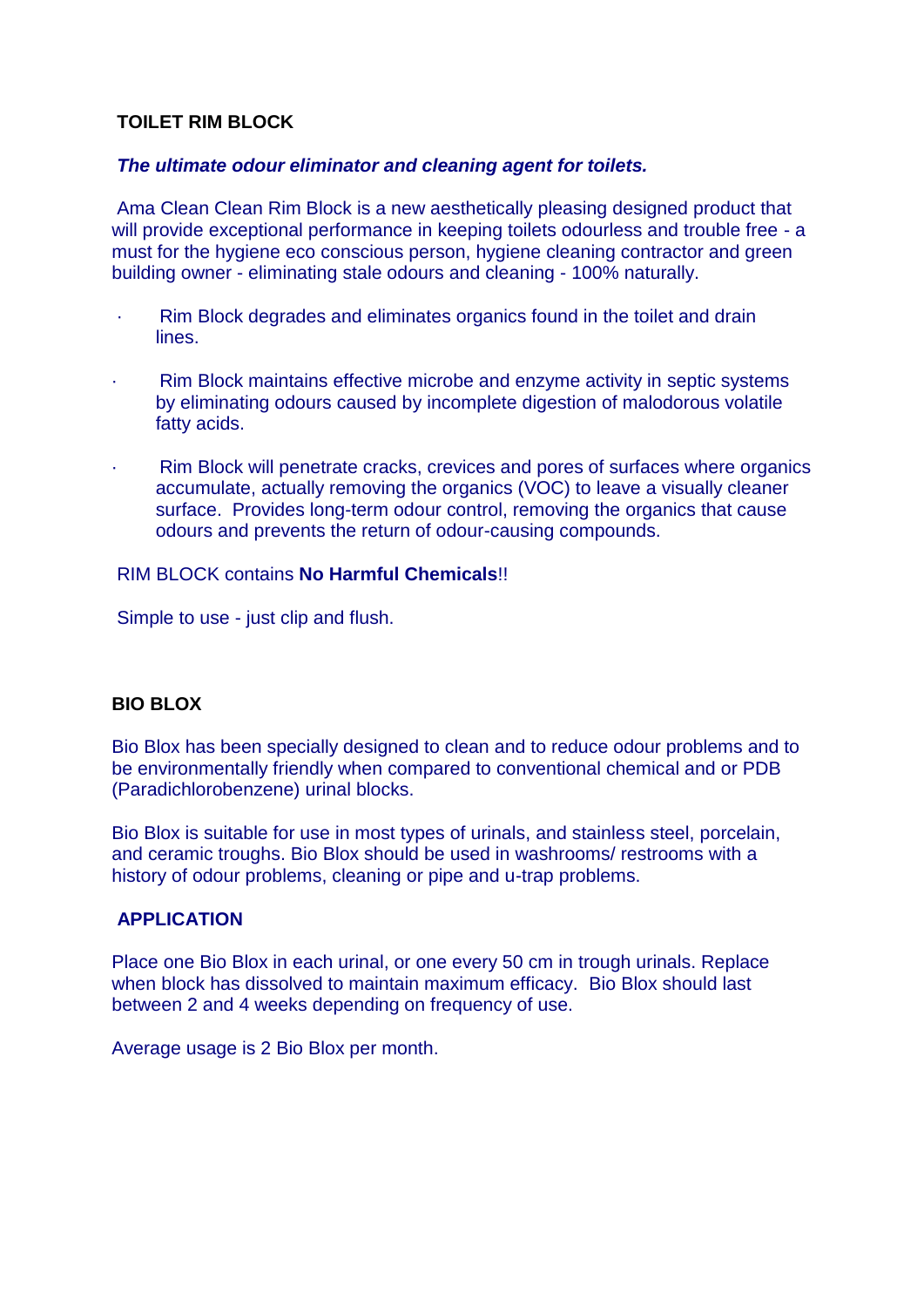# **ORGANIC WASTE DEGRADER**

The following dosages/applications are merely a guideline.

| <b>Dosage Guidelines</b>  | <b>Initial/Shock Dosage</b>                               | <b>Maintenance Dosage</b>    |
|---------------------------|-----------------------------------------------------------|------------------------------|
| PIT TOILETS               | Dissolve 100g in half a                                   | 100 g per month              |
|                           | bucket of warm water. Let                                 |                              |
|                           | stand for 1 hour to culture.                              |                              |
|                           | Pour into pit toilet. Do this<br>once a week for 3 weeks. |                              |
| <b>SEPTIC TANKS &amp;</b> | Dissolve 100g in half a                                   | 100g (per 5000L              |
| <b>CONSERVANCY TANKS</b>  | bucket of warm water. Let<br>stand for 1 hour to culture. | capacity tank) per<br>month. |
|                           | Add directly to tank after                                |                              |
|                           | making hole in centre of<br>solids. Do this once a week   |                              |
|                           | for 3 weeks.                                              |                              |
| <b>GREASE TRAPS</b>       | Dissolve 100g in half a<br>bucket of warm water. Let      | 100 g per month              |
|                           | stand for 1 hour to culture.                              |                              |
|                           | Pour into grease trap. Do                                 |                              |
|                           | this once a week for 3<br>weeks.                          |                              |
| DRAINS - Sink, shower,    | Dissolve 100g in half a                                   | 100g per month               |
| basin, bath, etc.         | bucket of warm water. Let<br>stand for 1 hour to culture. |                              |
|                           | Pour into drain. Let stand for                            |                              |
|                           | few hours before flushing                                 |                              |
|                           | down.                                                     |                              |

**Initial/Shock dosing** will break-up any build-up in the drain, pit toilet, septic tank or grease trap and will introduce an active population of bacteria so that the problem can be solved. Add a lot of water to the pit toilet and septic tank during shock dosing phase.

**Maintenance dosing** ensures that there are enough bacteria in the system at all times.